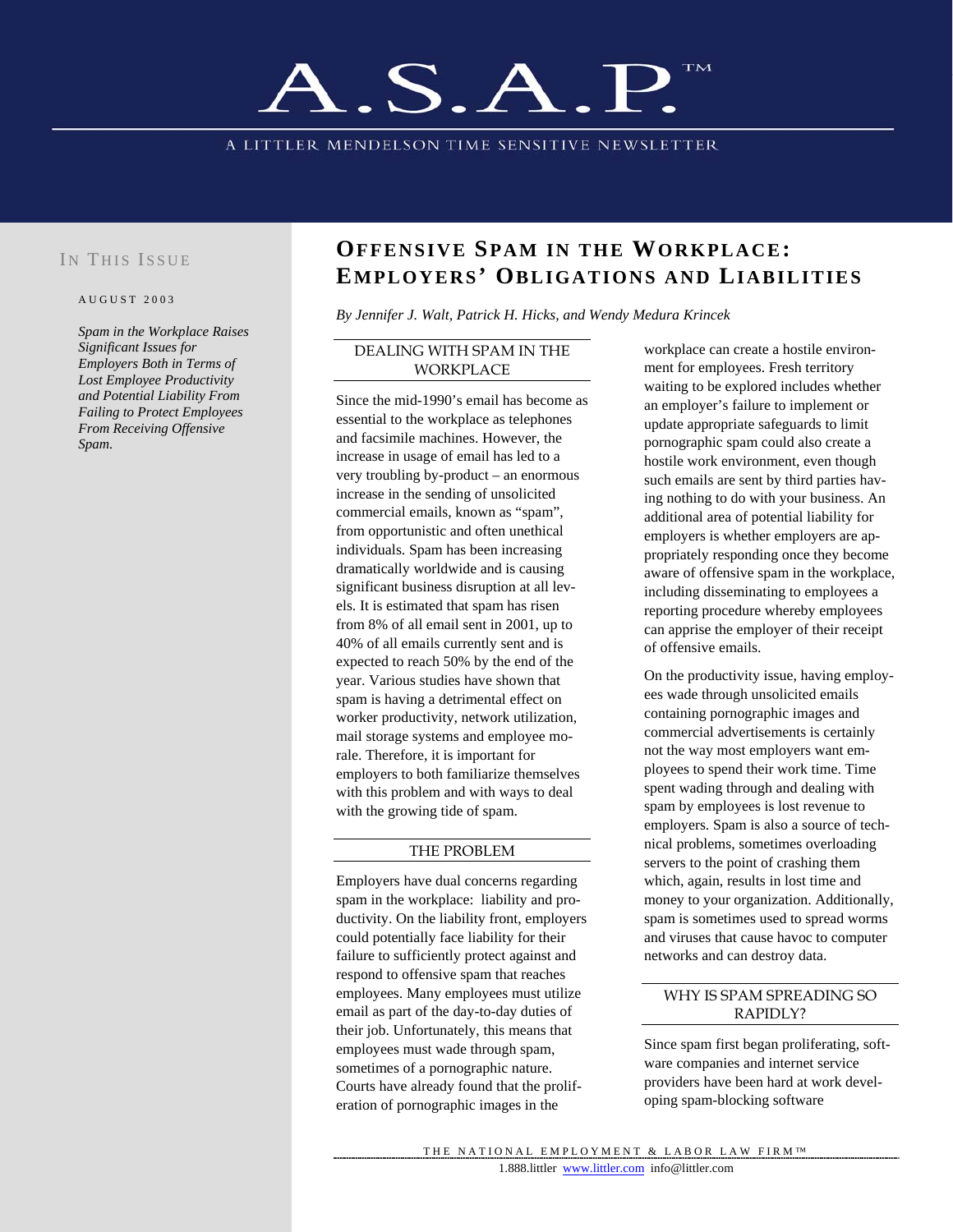meant to identify and dispose of spam before it ever makes it to an email account. However, spammers have been working equally as hard at coming up with creative ways to get around spam blocking software. The end result is that spam-blocking software installed just a year or two ago is not sophisticated enough to block current spamming techniques. For example, spammers now create messages that look like they are coming from internal email address within an organization. Additionally, spammers are using images instead of words since spam-blocking software is meant to catch and dispose of emails containing certain key words, not visual images. In addition, spammers are also embedding non-viewable codes and symbols between the letters of key words that spam-blocking software is often set up to catch thereby evading those filters.

#### WHAT IS BEING DONE ABOUT SPAM?

For the past several years Congressional legislation has been proposed to make spamming a federal offense. This year is no different. At least five different bills have been introduced in Congress aimed at restricting unsolicited commercial email. This year's proposed legislation ranges from creating a national "No-Spam Registry" whereby email users could register their email address and choose not to receive unsolicited commercial email; to making it a criminal offense to relay multiple commercial electronic mail messages that mislead recipients as to the origin of the email; to creating an "opt-out" list whereby email users would have to individually notify each sender of spam that they did not want to receive such emails.

In addition to efforts being made to curtail spam at the federal level, several states including Washington, the home of Microsoft, have already passed anti-spam legislation. Such laws are making it possible for internet service providers and software companies such as Microsoft to take the lead in attempting to stem the rise in spam by bringing private lawsuits. Microsoft recently filed 15 lawsuits in the United States and United Kingdom against companies and individuals allegedly responsible for billions of spam message sent in violation of state law. These suits were filed against alleged spammers who try to fool email recipients by providing false information in the "from" line of an email or using deceptive subject lines, such as "your loan application." However, these efforts are unlikely to have any effect in the immediate future.

#### WHAT YOUR ORGANIZATION CAN DO

Most employees have and need access to email. It is virtually impossible to eliminate all spam from the workplace, but there are several steps employers should take to minimize the impact of spam on the workplace both in terms of productivity and potential liability.

- $\triangleright$  Implement or revise email policies to instruct employees to bring inappropriate, especially sexually inappropriate emails, to the company's inattention.
- $\triangleright$  Reevaluate whether it is time to update anti-spam software. The technology in this area is constantly changing as spammers figure out how to avoid being caught in the net of anti-spam software from years past. Thus, employers should periodically evaluate whether current software is effectively eliminating spam in the workplace.
- $\triangleright$  Educate employees on your antispam software. Such software is equipped with settings whereby users can have emails containing certain

key words or phrases automatically deleted while adding the sender's name to a junk email list preventing future emails from that sender from being put through. However, such features are useless if your employees do not know how to use them.

- ¾ Educate employees on how to respond to spam. Even with the most effective anti-spam software available, some spam will inevitably make it through to your employees. Often people are tempted to take unsolicited email senders up on their offer to reply and request to be removed from the mailing list thinking this will prevent them from receiving future emails. To the contrary, responding to spam simply informs the spammer that they reached a real email address and, better yet, that the email user actually read their email! Thus, responding to pornographic or other offensive spam by requesting to be removed or to unsubscribe from the mailing list often has the opposite effect and results in even more spam being sent to the user.
- $\triangleright$  Instruct employees and set up policies only permitting use of the internet when it is work-related. If some non-work related internet use by employees is permitted, advise employees to stay away from chat rooms, forums, and discussion groups.

Using these steps and staying abreast of current advances in spam blocking software should assist employers in limiting potential liability and lost productivity.

2

*Jennifer J. Walt is associate general counsel in Littler Mendelson's San Francisco office, and Patrick H. Hicks is a shareholder and Wendy Medura Krincek is an associate in Littler Mendelson's Las Vegas office. If you would like further information, please contact your Littler attorney at 1.888.Littler, [info@littler.com,](mailto:infor@littler.com) Ms. Walt at [jwalt@littler.com,](mailto:jwalt@littler.com) Mr. Hicks at phicks@littler.com, or Ms. Krincek at [wkrincekl@littler.com.](mailto:wkrincekl@littler.com)* 

ASAP<sup>™</sup> is published by Littler Mendelson in order to review the latest developments in employment law. ASAP™ is designed to provide accurate and informative information and should not be considered legal advice. ©2003 Littler Mendelson. All rights reserved.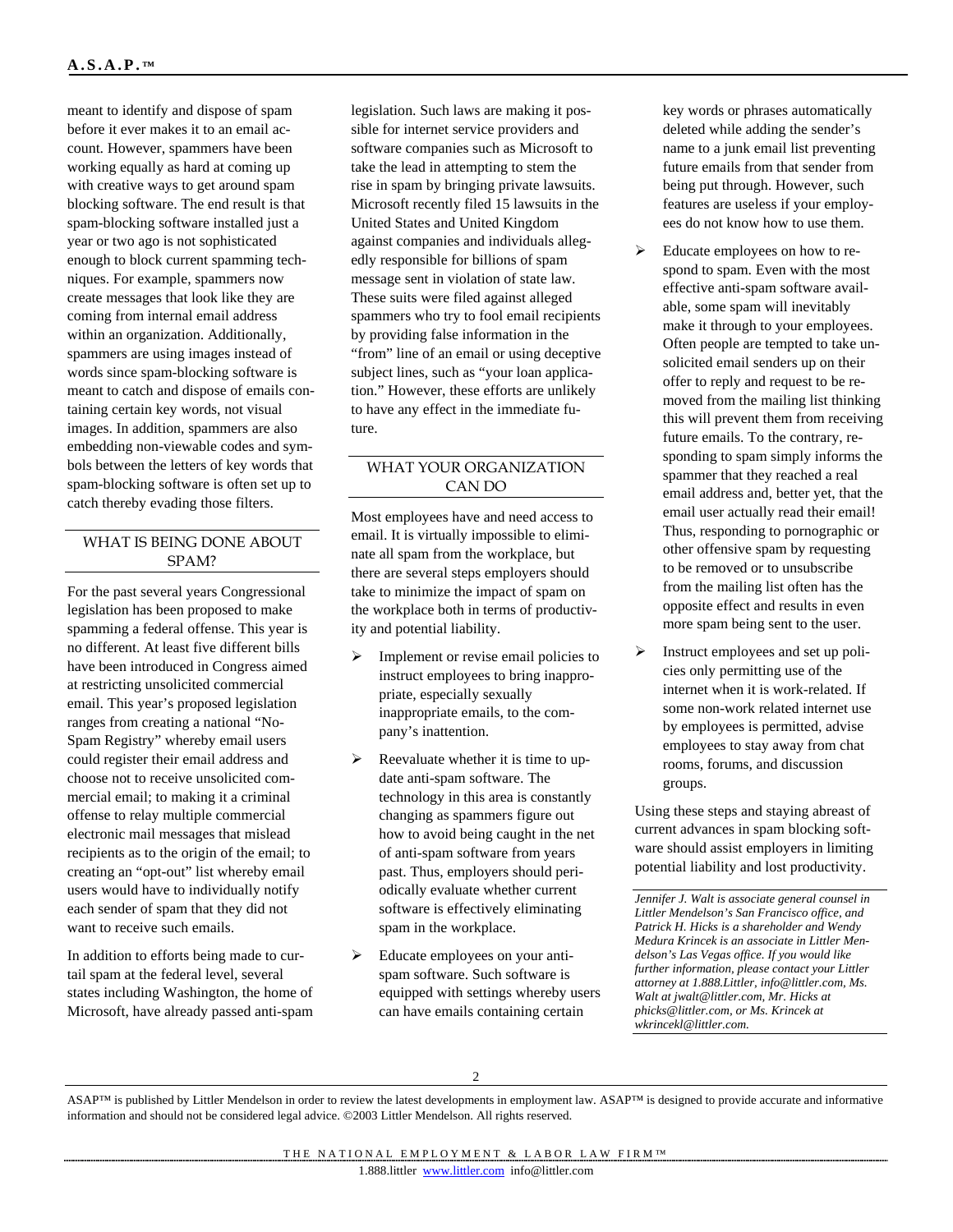ASAP™ is published by Littler Mendelson in order to review the latest developments in employment law. ASAP™ is designed to provide accurate and informative information and should not be considered legal advice. ©2003 Littler Mendelson. All rights reserved.

3